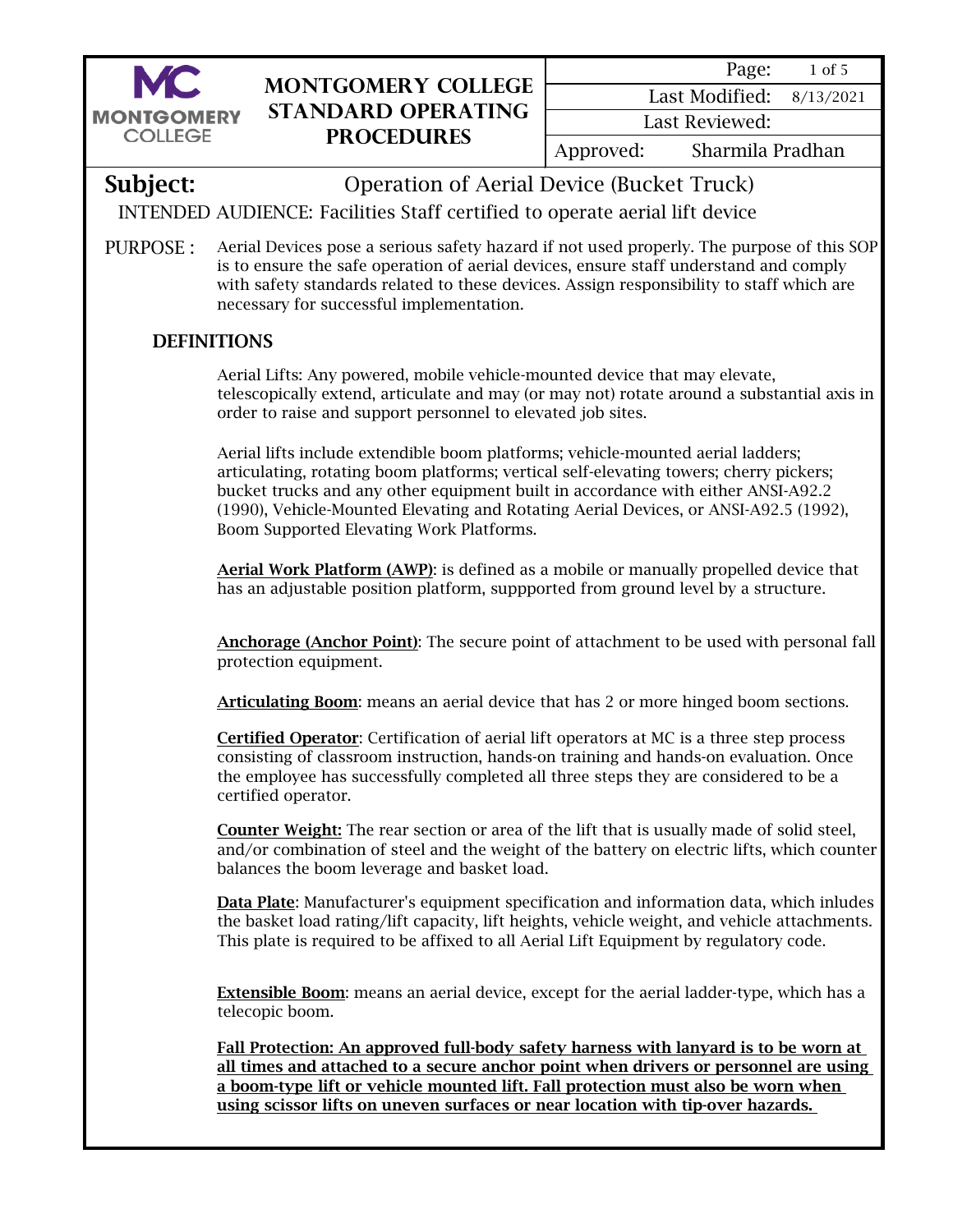

Insulated platform: A platform designed and tested to meet the specific electrical insulation ratings consistent with the manufacturer's identification plate.

Lower Controls: Operating controls located on the base of the unit that can be switched to override the basket or platform control during an emergency.

Mast: Part of the lifting mechanism, which the hydraulic lift cylinder or worm drive is attached that supports the basket as it is lifted up and down.

Platform: means the portion of an aerial work platform, such as bucket, basket, stand cage, or the equivalent, which is designed to be occupied by personnel.

Personal Fall arrest system: means a system used to arrest an employee in a fall from a walking-working surface. It consists of a body harness, anchorage, and connector. The means of connection may include a lanyard, deceleration device, lifeline, or a suitable combination of these.

Upper controls: Operating controls located on the basket or work platform of the unit. These controls can only be overridden with the operator's permission or in case of an emergency.

Wheel chocks: Wheel chocks provide additional protection against accidental vehicle movement. Chocks prevent accidental movement or slippage of vehicles by bracing the wheels on both sides. This is important during boom and basket movement when

## POLICY

- 1. Vehicle Storage Location: Bucket truck must be stored in a secured locked area at the GT Autoshop parking area. Adequate secured parking locations must be identified at Rockville and Takoma Park/ Silver Spring campuses when the truck is located there.
- 2. Signing out keys: Only certified operators are authorized to sign out the bucket truck. A list will be provided by EHS to GT O&M Supervisor.
- 3. Before using bucket truck, a pre-inspection checklist must be completed. O&M Supervisor will perform the inspection with certified operator.
- 3. Training records of each certified operator must be kept for each employee file by the Facilities office or the supervisor. Only certified staff will be allowed to operate the bucket truck, 2 staff are required to operate the bucket truck.
- 4. Incidents involving the aerial device must be reported to Public Health and Environmental Safety (PHES) and the operator will be expected to complete a refresher training setup by Environmental Safety staff.
- 5 A job briefing must be conducted by the person in charge before the job/task is started.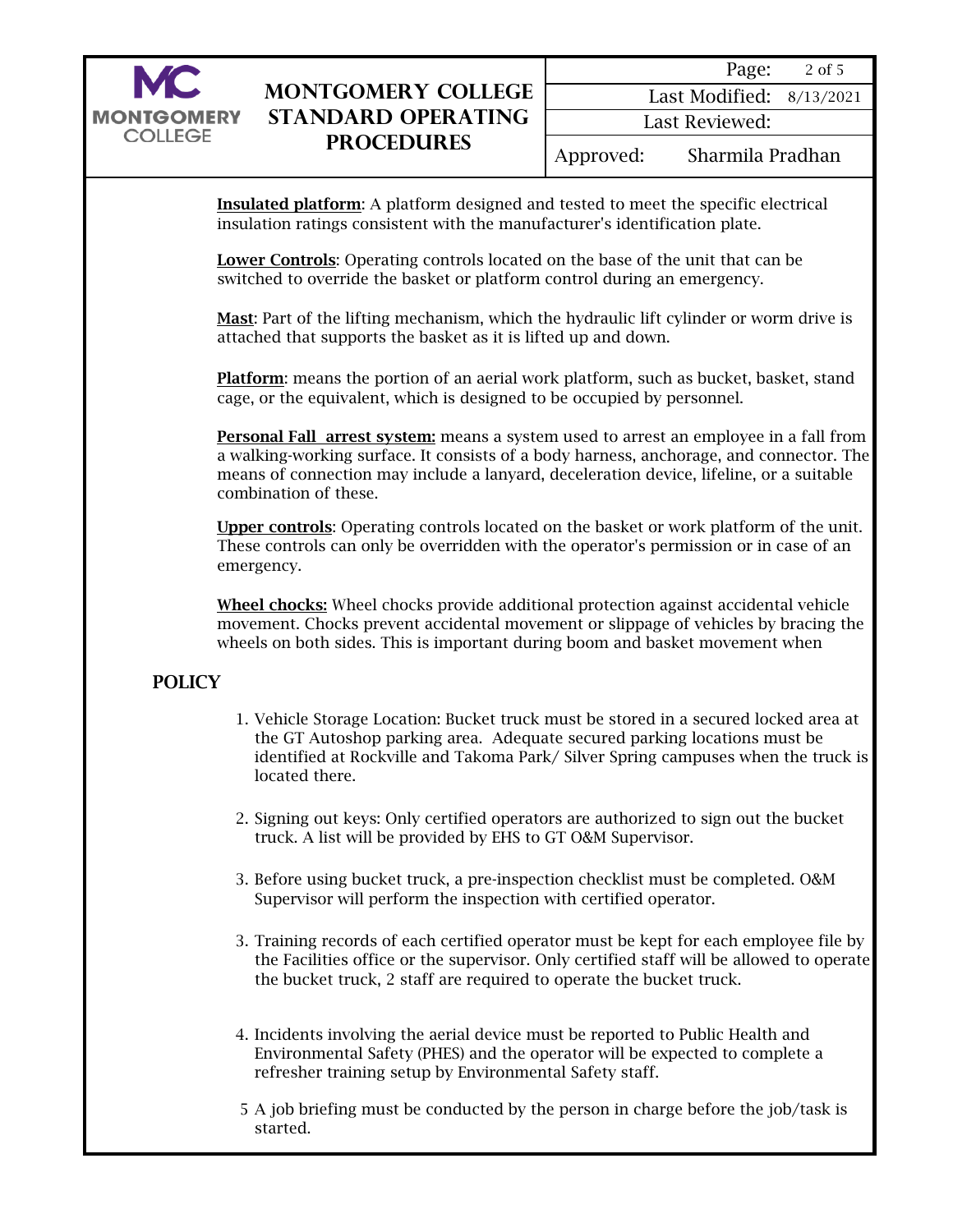

3 of 5 Page:

8/13/2021 Last Modified: Last Reviewed:

Approved: Sharmila Pradhan

## RESPONSIBILITIES

## Environmental Safety Office

- \* Assist work units in writing and revising the SOP
- \* Arrange for opertor certification and approve Aerial Device training provider.
- \* Periodically evaluate and review Aerial Device SOP with Managers.

#### Facilities Managers

- \* Be thoroughly informed of the contents of the SOP and its application to their areas of responsibility and authority
- \* Ensure emloyees comply with all provisions of SOP
- \* Ensure employees receive training appropriate to their assigned tasks and maintain documentation of such training.
- \* Ensure employees are provided with and use appropriate protective equipment.
- \* Take prompt corrective acitons when unsafe conditions or practices are observed.
- \* Investigate injuries and incidents within their work unit realted to aerial device usage

#### **Employees**

- \* Follow work practices described in this SOP, including the use of appropriate protective equipment
- \* Attend all training required to operate aerial devices
- \* Immediately report any unsafe conditions or concerns related to aerial device safety to their supervisor

#### PROCEDURES

- 1. Read and understand the manufacturer's operating instructions. Per OSHA 29 CFR 1910.67 truck manual must be present inside the truck and in good condition.
- 2. Perform pre-operation check of the vehicle and its controls.
- 3 Cannot use uninsulated bucket truck 10 ft from live wires or electric posts.
- 4. The platform shall not be operated in winds in excess of 25 miles per hour except to move it from an operating to a storage position.
- 5. Tools, materials and debris not related to the work in progress shall not be allowed to accumulate on the platform.
- 6. Employees on working platforms shall be protected by a personal fall arrest system that meet the requirements of 1910.140 Personal Fall Protection Systems.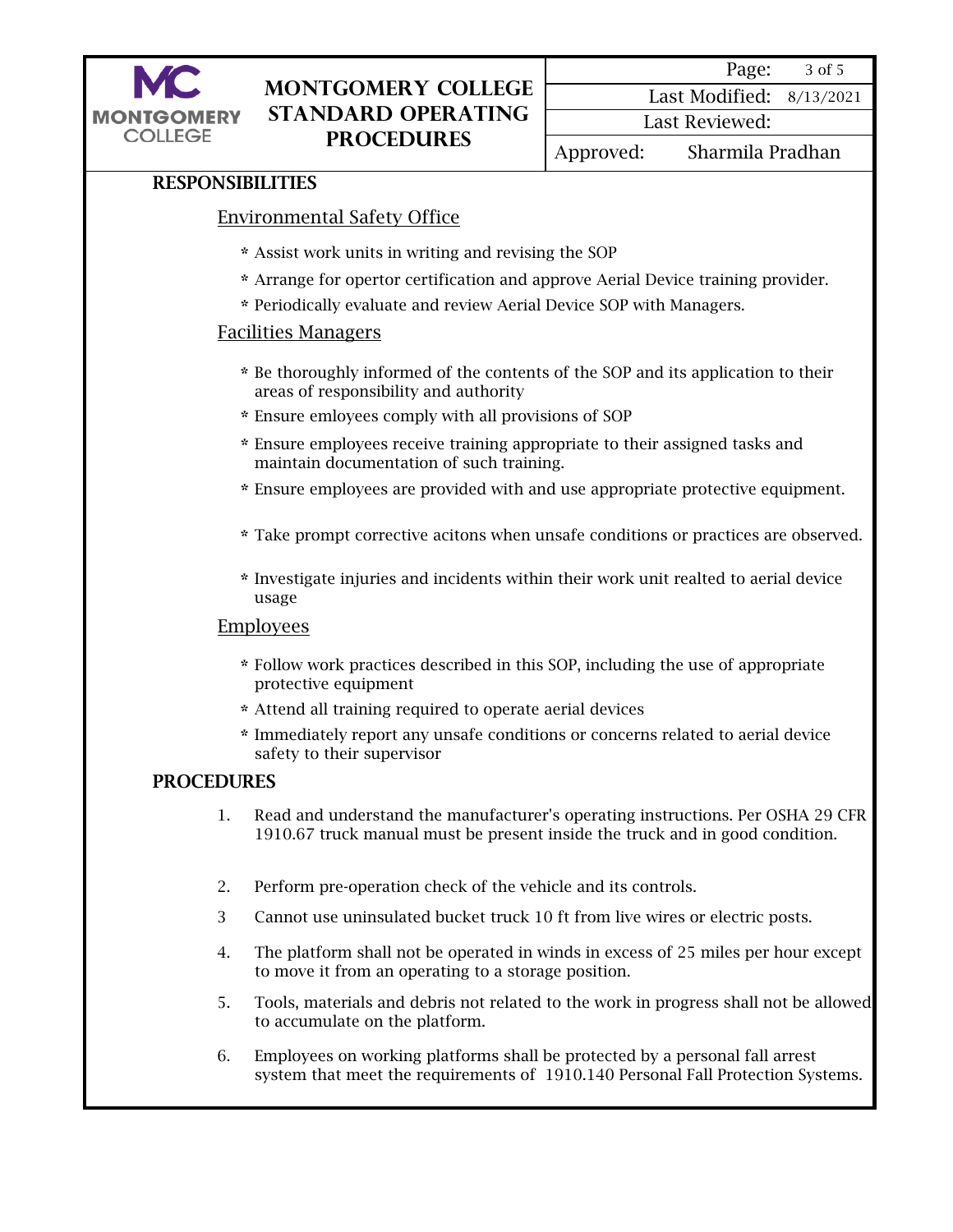

| Page:                    | 4 of 5 |
|--------------------------|--------|
| Last Modified: 8/13/2021 |        |

Last Reviewed:

Approved: Sharmila Pradhan

## Employee Training

Employees who operate aerial lifts must have training in the manufaturer's operating instructions including demonstration of necessary practical skills required for safe operation. the knowledge, training, and skills necessary to use the aerial lift. Operational training will consist of a combination of general safety instruction, practical/operational training (demonstrations performed by the trainer, and practical exercises performed by the trainee), and evaluation of the operator's performance in the workplace.

## Initial Training

\* Training will be set up by EHS from an accredited training provider.

\* All employees who operate working platforms shall be trained in the following:

- A. Safety statements and OSHA regulations
- B. Non-Insulating Aerial Device unit inspection and maintenance
- C. Traveling
- D. Job briefing and emergency action plan
- E. Unit Setup and Pre-Operational Inspection
- E. Personal fall protection requirements, inspection, care, use and system performance.

#### Annual Training

Must include at least the following:

- A. Review of the Aerial Lift Inspection & Maintenance Records.
- B. Updated information on new equipment and review of SOP
- C. Familiarization meeting with Altec representative.
- D. Demonstrate safe operation to supervisor prior to task assignment, if 90 days or more have passed since the last time the employee operated the aerial device.

#### Training Records

 Each employee certification record shall be maintained in a file for the duration of the employee's employment at each Campus Facilities Office. The certification shall be kept readily available for review by the Assistant Secretary of Labor or Assistant Secretary's representative.